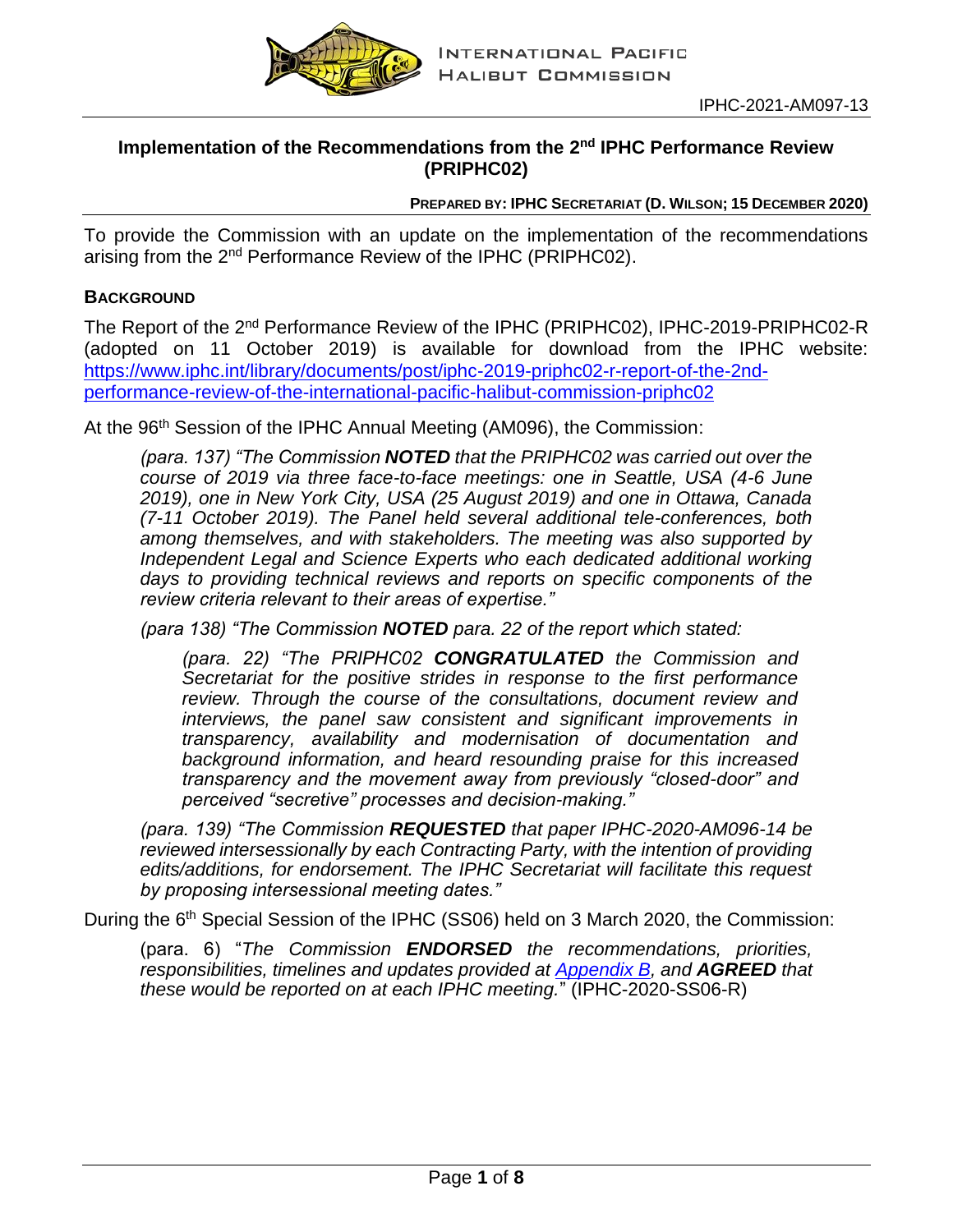#### **RECOMMENDATION**

That the Commission **NOTE** paper IPHC-2021-AM097-13 that provides the Commission with an update on the implementation of the recommendations arising from the 2<sup>nd</sup> Performance Review of the IPHC (PRIPHC02).

#### **APPENDICES**

**[Appendix A](#page-2-0)**: Table of recommendations arising from the PRIPHC02, including 1) responsibilities, 2) timeline, 3) priorities; and 4) any initial comments of relevance.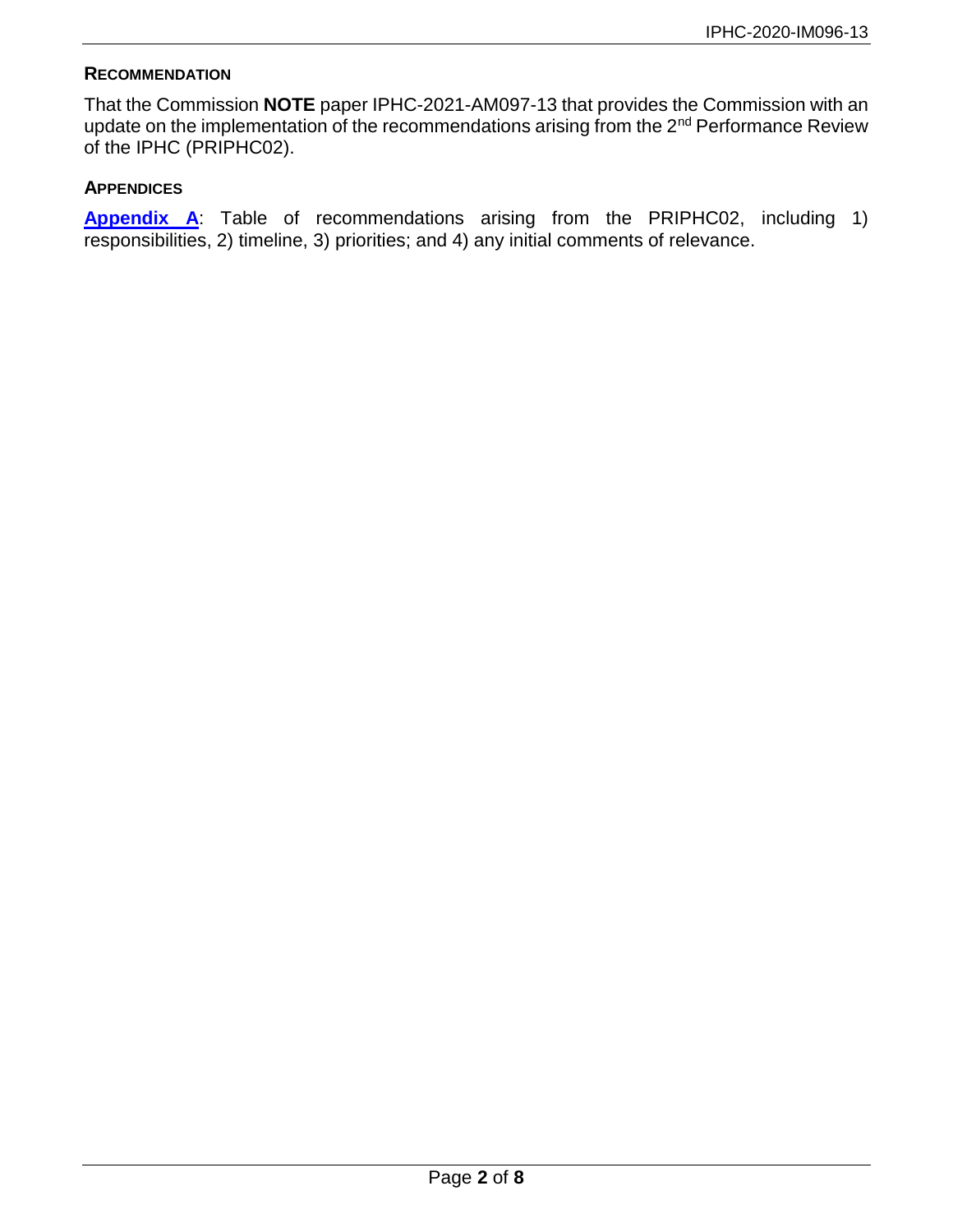

## **Appendix A RECOMMENDATIONS OF THE 2ND PERFORMANCE REVIEW OF THE INTERNATIONAL PACIFIC HALIBUT COMMISSION (PRIPHC02)**

<span id="page-2-0"></span>

| REF#                                        | <b>RECOMMENDATION</b>                                                                                                                                                                                                                                                                                                                                        | <b>PRIORITY</b> | <b>RESPONSIBILITY</b>      | <b>TIMELINE</b> | <b>UPDATE/STATUS</b>                                                                                                                                                                                                                                                                                                                                                                                              |
|---------------------------------------------|--------------------------------------------------------------------------------------------------------------------------------------------------------------------------------------------------------------------------------------------------------------------------------------------------------------------------------------------------------------|-----------------|----------------------------|-----------------|-------------------------------------------------------------------------------------------------------------------------------------------------------------------------------------------------------------------------------------------------------------------------------------------------------------------------------------------------------------------------------------------------------------------|
| PRIPHC02<br>$-Rec.01$<br>(para. 32)         | <b>Legal analysis of the IPHC Convention</b><br>The PRIPHC02 RECOMMENDED that consideration be<br>given to updating the Convention at the next opportunity,<br>to become consistent with newer international legal<br>instruments, and specifically consider including the<br>following elements: $a$ ) – $z$ )                                              | N/A             | N/A                        | N/A             | N/A: At this time, the Contracting Parties<br>do not wish to commence the process of<br>updating the IPHC Convention.                                                                                                                                                                                                                                                                                             |
| PRIPHC02<br>$-Rec.02$<br>( <b>para.</b> 33) | The PRIPHC02 RECOMMENDED to update the<br>Convention, while in the interim period seek alternate<br>mechanisms to implement international best practices<br>and* legal principles.<br>Commission directive:                                                                                                                                                  | N/A             | N/A                        | N/A             | N/A                                                                                                                                                                                                                                                                                                                                                                                                               |
|                                             | The Commission RECOMMENDED the exploration and<br>implementation of alternate mechanisms to implement<br>international best practices, such as revisions to the IPHC<br>Rules of Procedure, IPHC Financial Regulations and<br><b>IPHC Fishery Regulations.</b>                                                                                               | High            | Commission                 | 2020-24         | In progress: The IPHC Rules of<br>Procedure (ROP) and the IPHC Financial<br>Regulations (FR) will be periodically<br>updated (at least once every 2 years) and<br>where possible, should accommodate<br>applicable improvements as recommended<br>in the legal review of the IPHC Convention.<br>Revised ROPs and FRs will be submitted<br>to the annual Finance and<br><b>Administration Committee (FAC)</b> for |
|                                             |                                                                                                                                                                                                                                                                                                                                                              |                 |                            |                 | consideration and potential<br>recommendation to the Commission.                                                                                                                                                                                                                                                                                                                                                  |
| PRIPHC02<br>$-Rec.03$<br>(para. 44)         | <b>Science: Status of living marine resources</b><br>The PRIPHC02 RECOMMENDED that opportunities to<br>engage with western Pacific halibut science and<br>management agencies be sought, to strengthen science<br>links and data exchange. Specifically, consider options to<br>investigate pan-Pacific stock structure and migration of<br>Pacific halibut. | High            | <b>IPHC</b><br>Secretariat | 2020-24         | In progress: There are three non-<br>Contracting Parties who exploit Pacific<br>halibut: Russia, Rep. of Korea and Japan.<br>Most recently we have engaged Russian<br>scientists working on Pacific halibut<br>through PICES<br>(https://meetings.pices.int/).                                                                                                                                                    |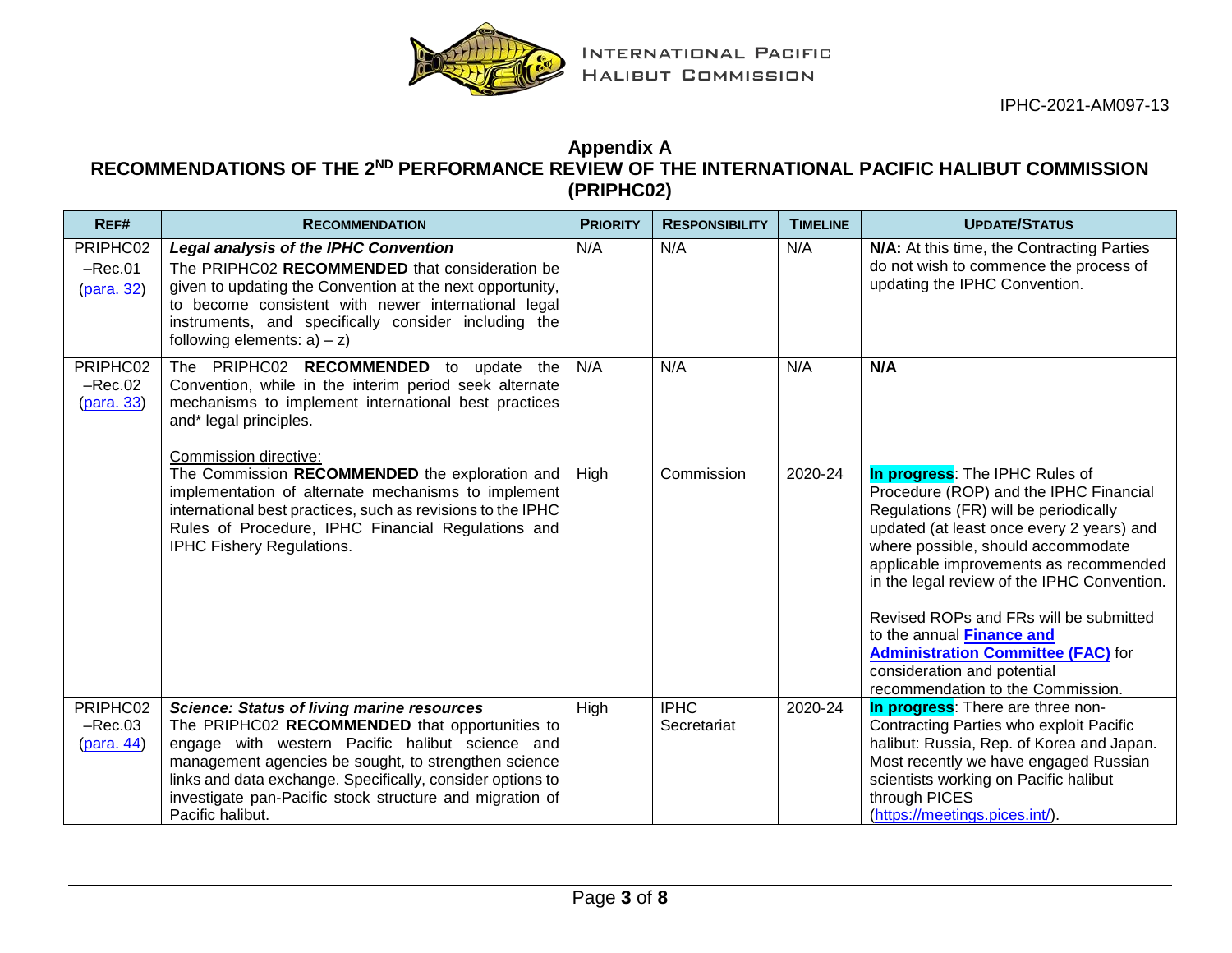| REF#                                | <b>RECOMMENDATION</b>                                                                                                                                                                                                                                                                                                                                                                                                                                                                                                                                                                 | <b>PRIORITY</b> | <b>RESPONSIBILITY</b>                     | <b>TIMELINE</b> | <b>UPDATE/STATUS</b>                                                                                                                                                                                                                                                                                                                                                                         |
|-------------------------------------|---------------------------------------------------------------------------------------------------------------------------------------------------------------------------------------------------------------------------------------------------------------------------------------------------------------------------------------------------------------------------------------------------------------------------------------------------------------------------------------------------------------------------------------------------------------------------------------|-----------------|-------------------------------------------|-----------------|----------------------------------------------------------------------------------------------------------------------------------------------------------------------------------------------------------------------------------------------------------------------------------------------------------------------------------------------------------------------------------------------|
| PRIPHC02<br>$-Rec.04$<br>(para. 45) | The PRIPHC02 RECOMMENDED that:<br>further efforts be made to lead and collaborate on<br>a)<br>research to assess the ecosystem impacts of<br>Pacific halibut fisheries on incidentally caught<br>species (retained and/or discarded);<br>where feasible, this research be incorporated within<br>b)<br>IPHC's<br>5-Year<br>Research<br>Plan<br>the<br>(https://www.iphc.int/uploads/pdf/besrp/2019/iphc-<br>2019-besrp-5yp.pdf);<br>findings from the IPHC Secretariat research and<br>$\mathbf{C}$<br>that of the Contracting Parties be readily accessible<br>via the IPHC website. | Medium          | <b>IPHC</b><br>Secretariat                | 2020-24         | In progress: The IPHC's work in this area<br>has been limited to date. However, some<br>efforts to incorporate ecosystem<br>considerations into the MSE work has<br>commenced.                                                                                                                                                                                                               |
| PRIPHC02<br>$-Rec.05$<br>(para. 63) | <b>Science: Quality and provision of scientific advice</b><br>The PRIPHC02 RECOMMENDED that simplified<br>materials be developed for RAB and especially MSAB<br>use, including training/induction materials.                                                                                                                                                                                                                                                                                                                                                                          | High            | <b>IPHC</b><br>Secretariat                | 2020-24         | In progress: The IPHC Secretariat<br>continues to seek ways to ensure broad<br>stakeholder understanding of our work. For<br>the MSAB and associated MSE work, a<br>webpage is in development to provide a<br>user friendly means to explore and<br>understand the utility of MSE and the<br>simulation results arising.<br>See paper <b>IPHC-2021-AM097-11</b> for the<br>latest iteration. |
| PRIPHC02<br>$-Rec.06$               | The PRIPHC02 RECOMMENDED that consideration be<br>given to amending the Rules of Procedure to include<br>appropriate fixed terms of service to ensure SRB peer<br>review remains independent and fresh; a fixed term of<br>three years seems appropriate, with no more than one<br>renewal.                                                                                                                                                                                                                                                                                           | Medium          | Commission;<br><b>IPHC</b><br>Secretariat | 2020            | <b>Completed:</b> The IPHC Secretariat<br>provided the Commission with revised<br>Rules of Procedure for consideration at<br>AM096, which included a two-term limit.<br>This was adopted by the Commission and<br>is now in force. See IPHC Rules of<br>Procedure (2020)                                                                                                                     |
| PRIPHC02<br>$-Rec.07$<br>(para. 65) | The PRIPHC02 RECOMMENDED that the peer review<br>process be strengthened through expanded subject<br>specific independent reviews including data quality and<br>standards, the FISS, MSE, and biological/ecological<br>research; as well as conversion of "grey literature" to<br>primary literature publications. The latter considered<br>important to ongoing information outreach efforts given<br>the cutting-edge nature of the Commission's scientific<br>work.                                                                                                                | High            | Commission;<br><b>IPHC</b><br>Secretariat | 2020-24         | <b>In progress:</b> The Commission has<br>approved peer review of the IPHC stock<br>assessment which was concluded in<br>2019, the IPHC MSE which was concluded<br>on 25 September 2020. See IPHC-2020-<br><b>CR-022.</b><br>The Commission has indicated its strong<br>support topic based peer review moving<br>forward.                                                                   |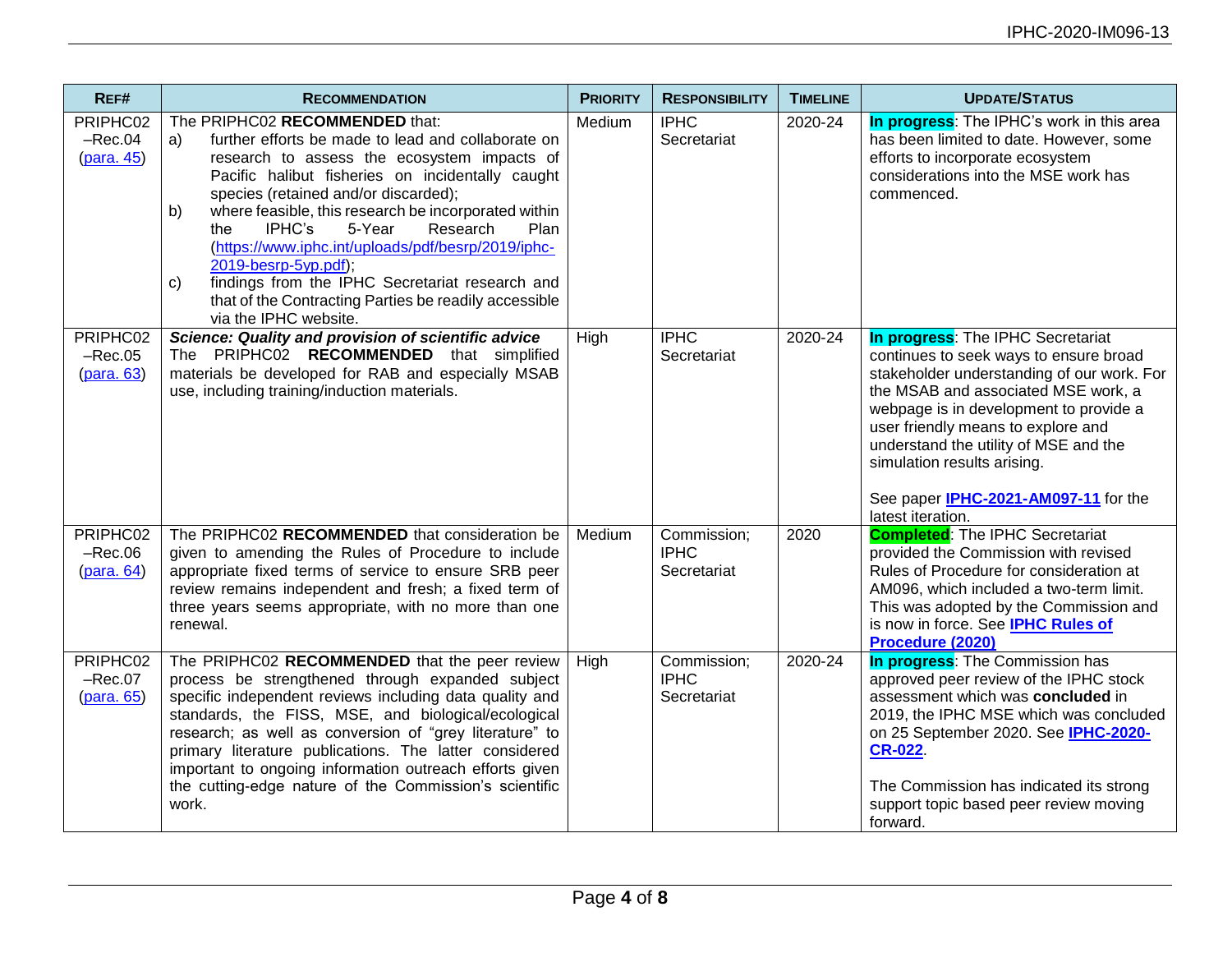| REF#                                  | <b>RECOMMENDATION</b>                                                                                                                                                                                                                                                                                                                                                                                                                                                                                                                                                                                                 | <b>PRIORITY</b> | <b>RESPONSIBILITY</b>         | <b>TIMELINE</b> | <b>UPDATE/STATUS</b>                                                                                                                                                                                              |
|---------------------------------------|-----------------------------------------------------------------------------------------------------------------------------------------------------------------------------------------------------------------------------------------------------------------------------------------------------------------------------------------------------------------------------------------------------------------------------------------------------------------------------------------------------------------------------------------------------------------------------------------------------------------------|-----------------|-------------------------------|-----------------|-------------------------------------------------------------------------------------------------------------------------------------------------------------------------------------------------------------------|
| PRIPHC02<br>$-Rec.08$<br>$(para. 66)$ | The PRIPHC02 RECOMMENDED that the IPHC<br>Secretariat develop options for simple graphical<br>summaries (i.e. phase plot equivalents) of fishing<br>intensity and spawning stock biomass for provision to the<br>Commission.                                                                                                                                                                                                                                                                                                                                                                                          | High            | <b>IPHC</b><br>Secretariat    | 2020            | In progress: The IPHC Secretariat has<br>provided a number of examples of phase<br>plots over the past years, with the most<br>recent examples being presented at<br>IM096. See paper <b>IPHC-2021-AM097-08</b> . |
| PRIPHC02<br>$-Rec.09$<br>$(para. 73)$ | <b>Conservation and Management: Data collection and</b><br>sharing<br>The PRIPHC02 RECOMMENDED that observer<br>coverage be adjusted to be commensurate with the level<br>of fishing intensity in each IPHC Regulatory Area.                                                                                                                                                                                                                                                                                                                                                                                          | N/A             | N/A                           | N/A             | N/A                                                                                                                                                                                                               |
|                                       | Commission directive:<br>The Commission RECOMMENDED that the IPHC<br>Secretariat, in consultation with the Commission, develop<br>minimum data collection standards for Pacific halibut by<br>scientific observer programs. The intention would be for<br>the Commission to review and approve the minimum<br>standards, and recommend them for implementation by<br>domestic agencies.                                                                                                                                                                                                                               | High            | Contracting<br><b>Parties</b> | 2020-24         | Pending: Nil work in 2020 to-date.                                                                                                                                                                                |
| PRIPHC02<br>$-Rec.10$<br>$(para. 82)$ | <b>Management: Consistency</b><br><b>Conservation and</b><br>between scientific advice and fishery Regulations<br>adopted<br>The PRIPHC02 RECOMMENDED that the development<br>of MSE to underpin multi-year (strategic) decision-making<br>be continued, and as multi-year decision making is<br>implemented, current Secretariat capacity usage for<br>annual stock assessments should be refocused on<br>research to investigate MSE operating model<br>development (including consideration of biological and<br>fishery uncertainties) for future MSE iterations and<br>regularised multi-year stock assessments. | High            | <b>IPHC</b><br>Secretariat    | 2021-24         | In progress: To be considered once the<br>initial MSE products are delivered at<br>AM097 in January 2021.                                                                                                         |
| PRIPHC02<br>$-Rec.11$<br>(para. 83)   | The PRIPHC02 RECOMMENDED that ongoing work on<br>the MSE process be prioritised to ensure there is a<br>management framework/procedure with minimal room for<br>ambiguous interpretation, and robust pre-agreed<br>mortality limit setting frameworks.                                                                                                                                                                                                                                                                                                                                                                | High            | <b>IPHC</b><br>Secretariat    | 2020-21         | In progress:<br>See paper IPHC-2021-AM097-11 for the<br>latest iteration.                                                                                                                                         |
| PRIPHC02<br>$-Rec.12$<br>(para. 88)   | <b>Fishing allocations and opportunities</b><br>The PRIPHC02 STRONGLY URGED the Commission to<br>conclude its MSE process and RECOMMENDED it meet<br>its 2021 deadline to adopt a harvest strategy.                                                                                                                                                                                                                                                                                                                                                                                                                   | High            | <b>IPHC</b><br>Secretariat    | 2020-21         | In progress:<br>See paper <b>IPHC-2021-AM097-11</b> for the<br>latest iteration.                                                                                                                                  |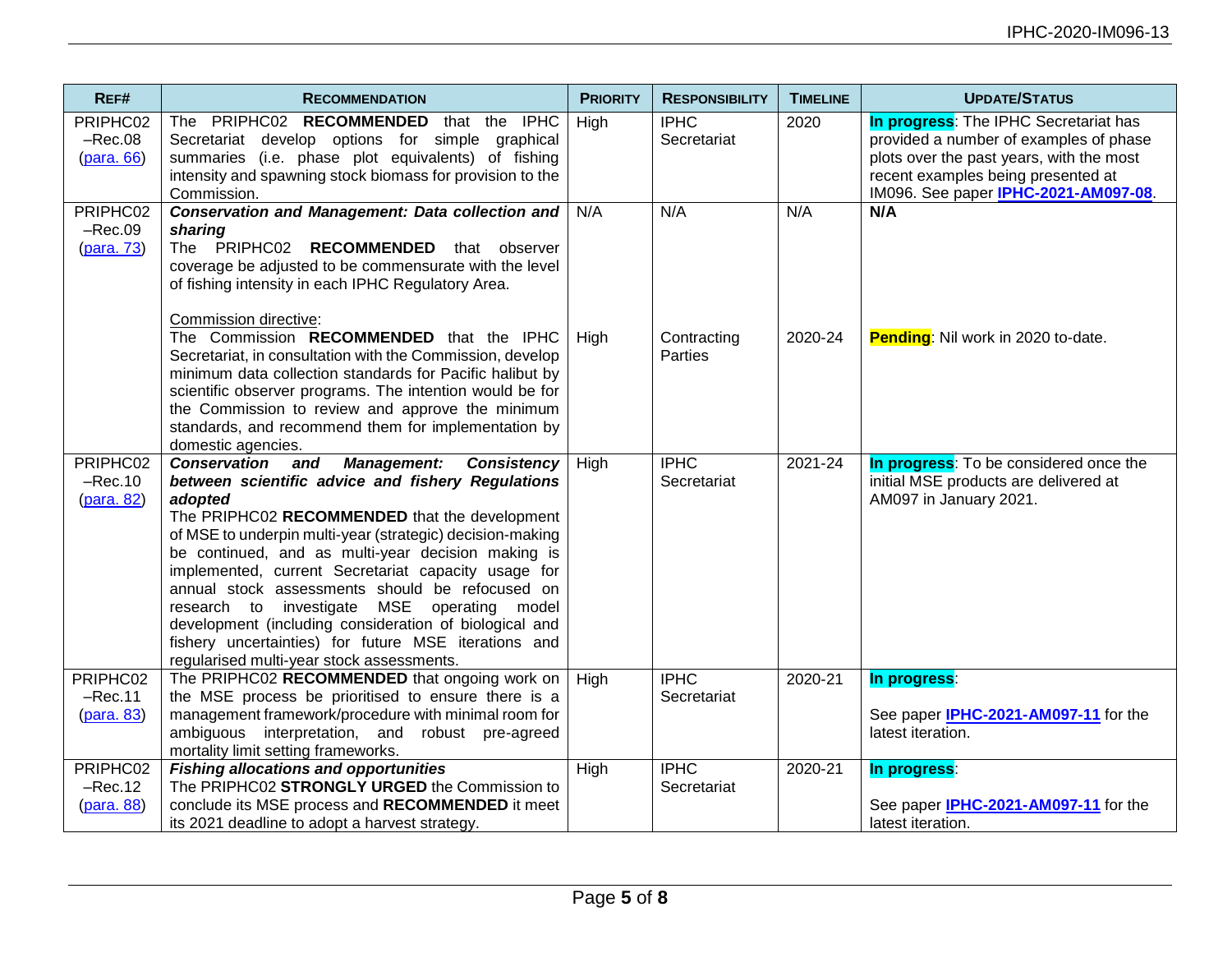| REF#                                 | <b>RECOMMENDATION</b>                                                                                                                                                                                                                                                                                                                                                  | <b>PRIORITY</b> | <b>RESPONSIBILITY</b>                     | <b>TIMELINE</b> | <b>UPDATE/STATUS</b>                                                                                                                                                                                                                                                                                                                                                                                                                                                                                                                                                                                                                                                                                                                                                                                   |
|--------------------------------------|------------------------------------------------------------------------------------------------------------------------------------------------------------------------------------------------------------------------------------------------------------------------------------------------------------------------------------------------------------------------|-----------------|-------------------------------------------|-----------------|--------------------------------------------------------------------------------------------------------------------------------------------------------------------------------------------------------------------------------------------------------------------------------------------------------------------------------------------------------------------------------------------------------------------------------------------------------------------------------------------------------------------------------------------------------------------------------------------------------------------------------------------------------------------------------------------------------------------------------------------------------------------------------------------------------|
| PRIPHC02<br>$-Rec.13$<br>(para. 96)  | <b>Compliance and enforcement: Port State measures</b><br>The PRIPHC02 RECOMMENDED that Contracting Party<br>enforcement agencies adopt common standards for<br>assessment of implementation of the principles of port<br>State measures.                                                                                                                              | Medium          | Contracting<br>Parties                    | 2020-24         | <b>Pending:</b> Potentially to be incorporated<br>into the Contracting Party National Reports<br>at each Annual Meeting. The Secretariat<br>will work with each Contracting Party.                                                                                                                                                                                                                                                                                                                                                                                                                                                                                                                                                                                                                     |
| PRIPHC02<br>$-Rec.14$<br>(para. 105) | Compliance and enforcement: Monitoring, control<br>and surveillance (MCS)<br>The PRIPHC02 RECOMMENDED enhancement of<br>coordination of MCS activities to result in a common,<br>integrated enforcement report for each Contracting Party<br>to facilitate assessment of compliance efforts, trends and<br>input into management decisions.                            | Medium          | Contracting<br>Parties                    | 2021-24         | <b>Pending:</b> Potentially to be incorporated<br>into the Contracting Party National Reports<br>at each Annual Meeting.                                                                                                                                                                                                                                                                                                                                                                                                                                                                                                                                                                                                                                                                               |
| PRIPHC02<br>$-Rec.15$<br>(para. 106) | The PRIPHC02 RECOMMENDED that the Commission<br>re-assess the 'derby-style' fisheries management<br>concept in operation in IPHC Regulatory Area 2A in<br>terms of available resources, impact on validity of<br>monitoring results, and safety of fishers, and amend the<br>management processes, if and as necessary.                                                | High            | <b>IPHC</b><br>Secretariat;<br>Commission | 2020            | In progress: The IPHC Secretariat is<br>coordinating with relevant Contracting<br>Party domestic agencies regarding shifting<br>management of all Pacific halibut fisheries<br>in IPHC Regulatory Area 2A from the IPHC<br>to the relevant domestic agencies. At<br>IM095, the Commission requested:<br>IM095 (para. 89) The Commission<br><b>WELCOMED</b> the PFMC's commitment to<br>transition management of Pacific halibut<br>fisheries in IPHC Regulatory Area 2A from<br>the IPHC to domestic agencies and<br><b>REQUESTED</b> that the IPHC Secretariat<br>continue to support this process in the<br>short-term, with the aim of transitioning<br>management of the fishery to the domestic<br>agencies at the earliest opportunity.<br>NOAA-Fisheries continues to deliberate<br>this topic. |
| PRIPHC02<br>$-Rec.16$<br>(para. 108) | <b>Compliance</b><br>Follow-up<br>enforcement:<br>and<br>on<br><i>infringements</i><br>The PRIPHC02 RECOMMENDED that the IPHC request<br>information regarding Contracting Party follow-up of<br>infringements, to assist in determining the overall efficacy<br>of MCS and enforcement activities. This would support<br>best practices with respect to transparency. | High            | <b>IPHC</b><br>Secretariat;<br>Commission | 2020            | In progress: The IPHC Secretariat has<br>requested this information be provided by<br>domestic agencies via the Contracting<br>Party National Reports to the Commission.                                                                                                                                                                                                                                                                                                                                                                                                                                                                                                                                                                                                                               |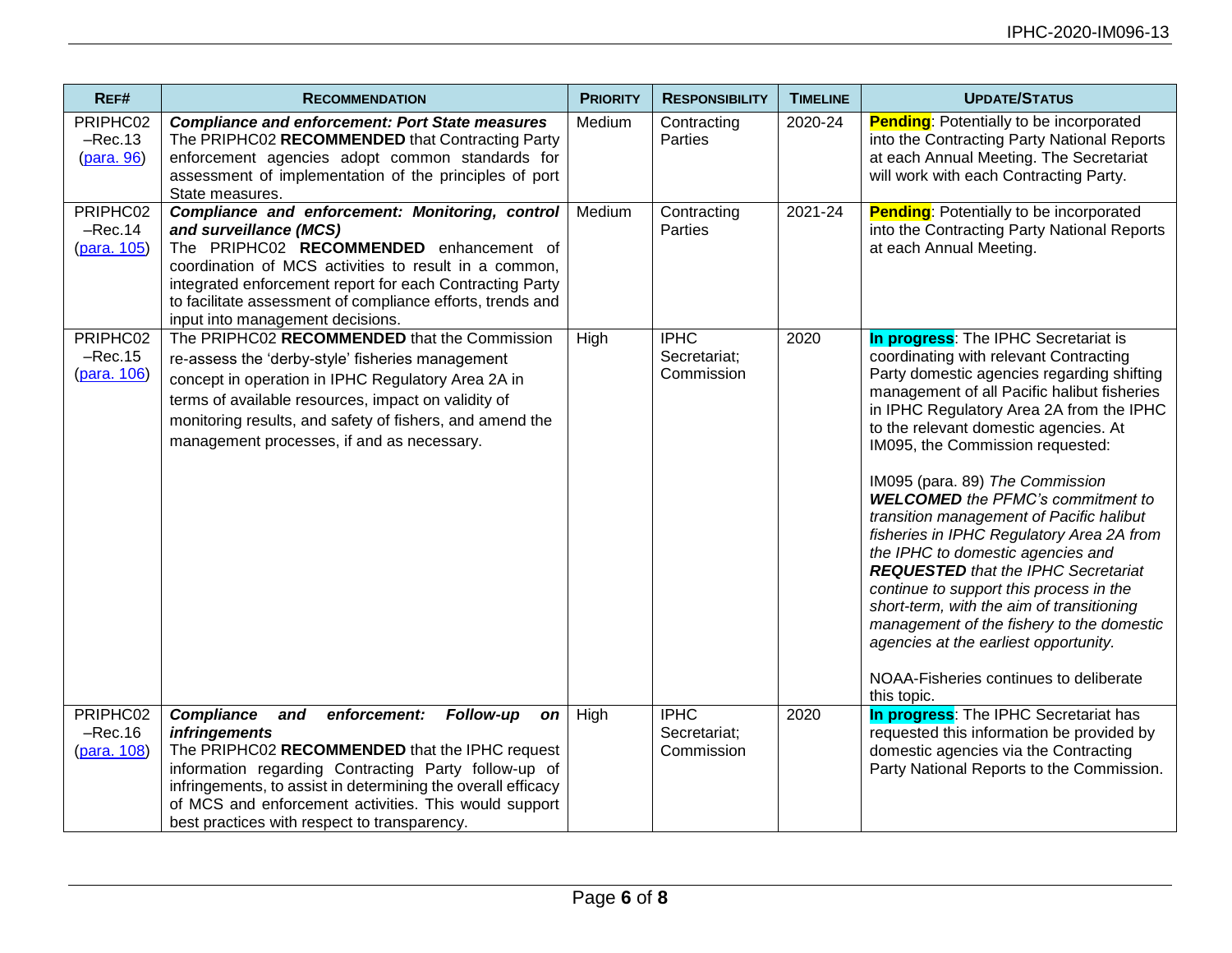| REF#                                 | <b>RECOMMENDATION</b>                                                                                                                                                                                                                                                                                                                | <b>PRIORITY</b> | <b>RESPONSIBILITY</b>                                 | <b>TIMELINE</b> | <b>UPDATE/STATUS</b>                                                                                                                                                                                                                                                         |
|--------------------------------------|--------------------------------------------------------------------------------------------------------------------------------------------------------------------------------------------------------------------------------------------------------------------------------------------------------------------------------------|-----------------|-------------------------------------------------------|-----------------|------------------------------------------------------------------------------------------------------------------------------------------------------------------------------------------------------------------------------------------------------------------------------|
| PRIPHC02<br>$-Rec.17$<br>(para. 109) | The PRIPHC02 RECOMMENDED that the Commission<br>improve the process of Contracting Party reporting to the<br>Commission by aggregating individual agency reports<br>into a consolidated, standardised, Contracting Party<br>report to the Commission.                                                                                | Medium          | <b>IPHC</b><br>Secretariat;<br>Contracting<br>Parties | 2020            | In progress: The IPHC Secretariat has<br>requested this information be provided by<br>domestic agencies via a consolidated<br>Contracting Party National Report to the<br>Commission. This will likely take several<br>years to become an efficient process of<br>reporting. |
| PRIPHC02<br>$-Rec.18$<br>(para. 124) | <b>Governance: Decision-making</b><br>The PRIPHC02 RECOMMENDED that the IPHC Rules of<br>Procedure be modified to include a clear category and<br>recognition for observer organisations, which would be in<br>addition to the general public.                                                                                       | Low             | <b>IPHC</b><br>Secretariat                            | 2020-21         | <b>Completed: IPHC Rules of Procedure</b><br>(2020) published on 7 February 2020.                                                                                                                                                                                            |
| PRIPHC02<br>$-Rec.19$<br>(para. 128) | <b>Governance: Dispute settlement</b><br>The PRIPHC02 RECOMMENDED updating the rules of<br>procedure to reflect intersessional decision making<br>approaches.                                                                                                                                                                        | Medium          | <b>IPHC</b><br>Secretariat                            | 2020-21         | <b>Completed: IPHC Rules of Procedure</b><br>(2020) published on 7 February 2020.<br>Further amendments will be presented at<br>FAC097 for recommendation to the<br>Commission.<br>97th Session of the IPHC Finance and<br><b>Administration Committee (FAC097)</b>          |
| PRIPHC02<br>$-Rec.20$<br>(para. 137) | <b>Governance: Transparency</b><br>The PRIPHC02 RECOMMENDED that the significant<br>level of transparency achieved across Commission<br>business continue to be improved.                                                                                                                                                            | High            | Commission;<br><b>IPHC</b><br>Secretariat;            | 2020-24         | In progress: Monitor progress through the<br>IPHC meeting cycle.                                                                                                                                                                                                             |
| PRIPHC02<br>$-Rec.21$<br>(para. 146) | International cooperation: Relationship to non-<br><b>Contracting Parties</b><br>The PRIPHC02 RECOMMENDED that the Commission<br>prioritise scientific work to confirm the full range of the<br>Pacific halibut stock.                                                                                                               | High            | <b>IPHC</b><br>Secretariat;                           | 2020-24         | In progress: There are three non-<br>Contracting Parties who exploit Pacific<br>halibut: Russia, Rep. of Korea and Japan.<br>Most recently we have engaged Russian<br>scientists working on Pacific halibut<br>through PICES<br>(https://meetings.pices.int/).               |
| PRIPHC02<br>$-Rec.22$<br>(para. 147) | The PRIPHC02 RECOMMENDED that if the full range<br>of the Pacific halibut stock extends outside the<br>Convention Area, the Contracting Parties invite<br>collaboration with all parties involved in the harvest of<br>this stock, to ensure science and management includes<br>accurate data regarding all removals from the stock. | Low/<br>Medium  | <b>IPHC</b><br>Secretariat                            | 2020-24         | In progress: The IPHC Secretariat is<br>engaging with other countries harvesting<br>Pacific halibut via PICES as a first step.                                                                                                                                               |